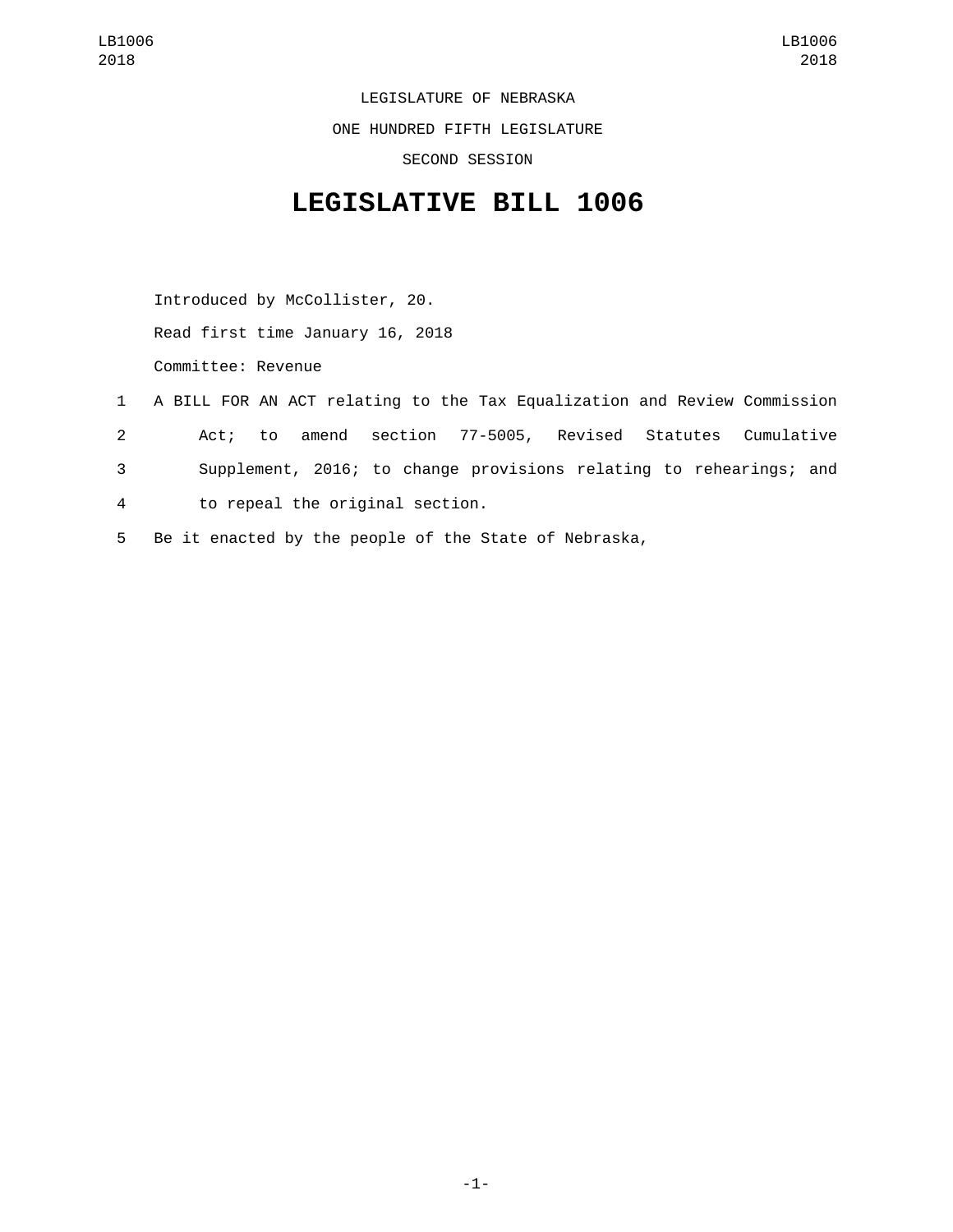Section 1. Section 77-5005, Revised Statutes Cumulative Supplement, 2 2016, is amended to read:

 77-5005 (1) Within ten days after appointment, the commissioners shall meet at their office in Lincoln, Nebraska, and enter upon the 5 duties of their office.

 (2) A majority of the commission shall at all times constitute a quorum to transact business, and one vacancy shall not impair the right of the remaining commissioners to exercise all the powers of the 9 commission.

 (3) Any investigation, inquiry, or hearing held or undertaken by the commission may be held or undertaken by a single commissioner in those appeals designated for hearing pursuant to section 77-5015.02.

 (4) All investigations, inquiries, hearings, and decisions of a single commissioner and every order made by a single commissioner shall be deemed to be the order of the commission, except as provided in 16 subsection (6) of section 77-5015.02.

 (5) The full commission, on an application made within thirty days after the date of an order, may grant a rehearing and determine de novo any decisions of or orders made by the commission. If the application for rehearing under this subsection involves an order issued pursuant to section 77-5028, the full commission shall grant the rehearing if relevant evidence is discovered after the date of the order.

 (6) The commission, on an application made within thirty days after the date of an order issued after a hearing by a single commissioner, except for an order dismissing an appeal or petition for failure of the appellant or petitioner to appear at a hearing on the merits, shall grant 27 a rehearing on the merits before the commission.

 (7) The thirty-day filing period for appeals under subsection (2) of section 77-5019 shall be tolled while a motion for rehearing is pending.

 $\overline{30}$  (8)  $\overline{5}$  All hearings or proceedings of the commission shall be open 31 to the public.

-2-